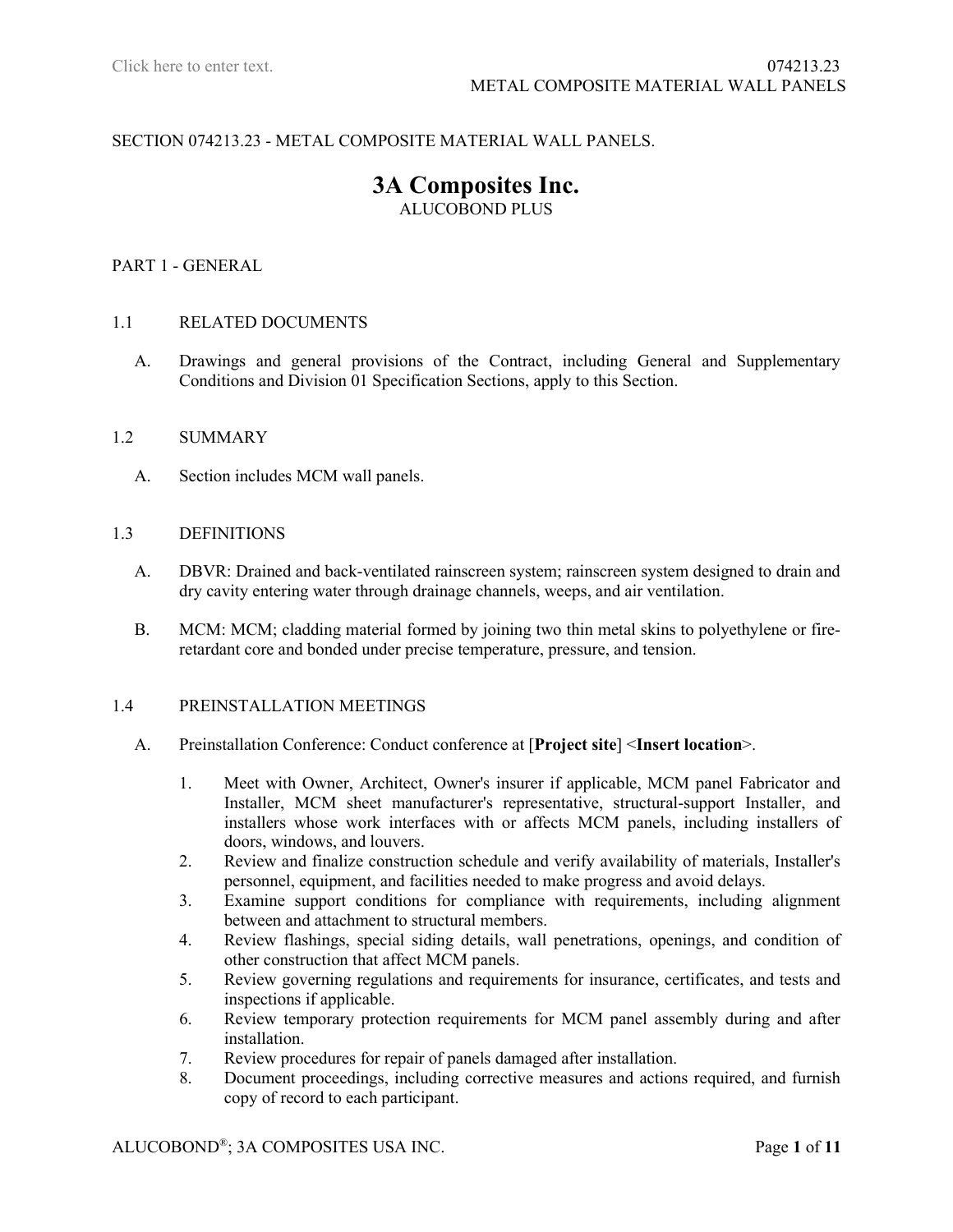#### 1.5 ACTION SUBMITTALS

- A. Product Data: For each type of product.
	- 1. Include construction details, material descriptions, dimensions of individual components and profiles, and finishes for each type of panel and accessory.
- B. Shop Drawings:
	- 1. Include fabrication and installation layouts of MCM panels; details of edge conditions, joints, panel profiles, corners, anchorages, attachment assembly, trim, flashings, closures, and accessories; and special details.
	- 2. Accessories: Include details of the flashing, trim and anchorage, at a scale of not less than 1-1/2 inches per 12 inches (1:10).
- C. Samples for Initial Selection: For each type of MCM panel indicated with factory-applied color finishes.
	- 1. Include similar Samples of trim and accessories involving color selection.
- D. Samples for Verification: For each type of exposed finish required, prepared on Samples of size indicated below.
	- 1. MCM Panels: 12 inches (305 mm) long by actual panel width. Include fasteners, closures, and other MCM panel accessories. Submit custom color samples in paint manufacturer's standard size.

### 1.6 INFORMATIONAL SUBMITTALS

- A. Qualification Data: For Installer.
- B. Product Test Reports: For each product, tests performed by a qualified testing agency.
	- 1. MCM Manufacturer's Material Test Reports: Certified test reports showing compliance with specific performance or third-party listing documenting compliance to comparable code sections IBC 1407.14 and IBC 1703.5.
	- 2. MCM System Fabricator's Certified System Tests Reports: Certified system test reports showing system compliance with specific performance or third-party listing documenting compliance code section. Base performance requirements on MCM system type provided.
		- a. Wet System: Tested to AAMA 501.
		- b. DBVR System: Tested to AAMA 509.
		- c. PER System: Tested to AAMA 508.
- C. Field quality-control reports.
- D. Sample Warranties: For special warranties.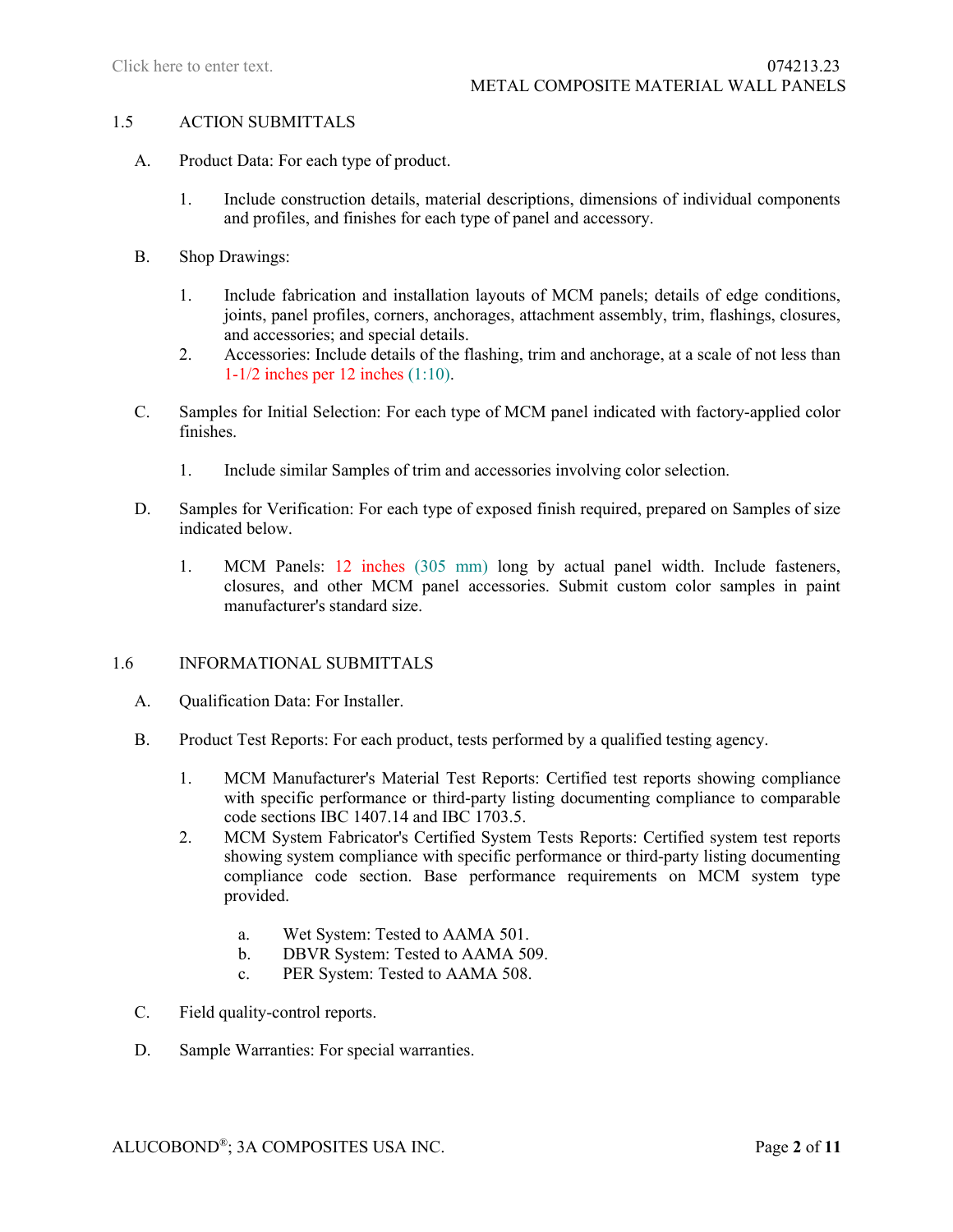### 1.7 CLOSEOUT SUBMITTALS

A. Maintenance Data: For MCM panels to include in maintenance manuals.

### 1.8 OUALITY ASSURANCE

- A. Installer Qualifications: An entity that employs installers and supervisors who are trained and approved by MCM Fabricator.
- B. Mockups: Build mockups to verify selections made under Sample submittals and to demonstrate aesthetic effects and set quality standards for MCM fabrication and installation.
	- 1. Build mockup of typical MCM panel assembly [**as shown on Drawings**] <**Insert size**>, including [**corner,**] [**soffits,**] supports, attachments, and accessories.
	- 2. Water-Spray Test: Conduct water-spray test of mockup of MCM panel assembly, testing for water penetration in accordance with AAMA 501.2.
	- 3. Approval of mockups does not constitute approval of deviations from the Contract Documents contained in mockups unless Architect specifically approves such deviations in writing.
	- 4. Subject to compliance with requirements, approved mockups may become part of the completed Work if undisturbed at time of Substantial Completion.

### 1.9 DELIVERY, STORAGE, AND HANDLING

- A. Deliver components, MCM panels, and other manufactured items so as not to be damaged or deformed. Package MCM panels for protection during transportation and handling.
- B. Unload, store, and erect MCM panels in a manner to prevent bending, warping, twisting, and surface damage.
- C. Stack MCM panels on platforms or pallets, covered with suitable weathertight and ventilated covering. Store MCM panels to ensure dryness, with positive slope for drainage of water. Do not store MCM panels in contact with other materials that might cause staining, denting, or other surface damage.
- D. Retain strippable protective covering on MCM panels during installation.

### 1.10 FIELD CONDITIONS

A. Weather Limitations: Proceed with installation only when existing and forecasted weather conditions permit assembly of MCM panels to be performed in accordance with manufacturers' written instructions and warranty requirements.

### 1.11 COORDINATION

A. Coordinate MCM panel installation with rain drainage work, flashing, trim, construction of soffits, and other adjoining work to provide a leakproof, secure, and noncorrosive installation.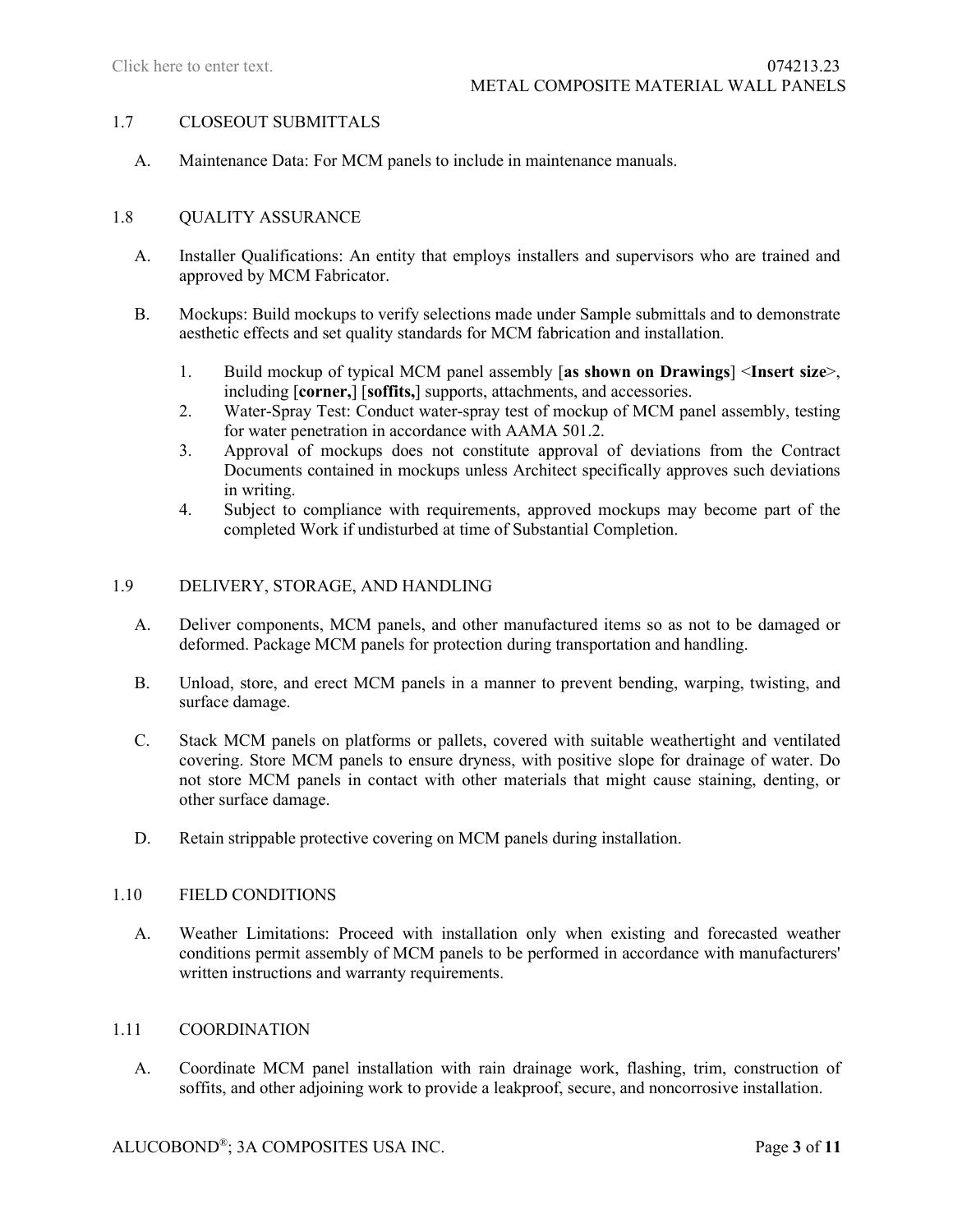### 1.12 WARRANTY

- A. Warranty on Panel Material: Manufacturer's standard form in which manufacturer agrees to replace MCM that fails within specified warranty period.
	- 1. Warranty Period: Five years from date of Substantial Completion.
- B. Special Warranty on Panel Finishes: Manufacturer's standard form in which manufacturer agrees to repair finish or replace MCM panels that show evidence of deterioration of factoryapplied finishes within specified warranty period.
	- 1. Finish Warranty Period: [**20**] [**10**] [**Five**] years from date of Substantial Completion.

### PART 2 - PRODUCTS

### 2.1 PERFORMANCE REQUIREMENTS

- A. Structural Performance: Provide MCM panel systems capable of withstanding the effects of the following loads, based on testing in accordance with ASTM E330:
	- 1. Wind Loads: As indicated on Drawings.
	- 2. Other Design Loads: [**As indicated on Drawings**] <**Insert loads**>.
	- 3. Panel Deflection Limit: For wind loads, no greater than [**1/60**] <**Insert deflection**> of the span
	- 4. Framing Member Deflection Limits: For wind loads, no greater than [**1/175**] [**1/240**] or <**Insert deflection**> of the span.
	- 5. <**Insert serviceability requirements**>.
- B. Air Infiltration: Air leakage of not more than  $0.06 \text{ cfm/sq}$ . ft.  $(0.3 \text{ L/s} \text{ per sq. m})$  of wall area when tested in accordance with ASTM E283 at the following test-pressure difference:
	- 1. Test-Pressure Difference: 6.24 lbf/sq. ft. (300 Pa).
- C. Water Penetration under Static Pressure: No water penetration to room side of assembly when tested for 15 minutes in accordance with ASTM E331 at the following test-pressure difference:
	- 1. Test-Pressure Difference: 6.24 lbf/sq. ft. (300 Pa).
- D. Thermal Movements: Locate expansion and contraction points to allow for free and noiseless thermal movements from surface temperature changes.
	- 1. Temperature Change (Range): minus 20 deg F to 180 deg F (minus 29 to 82.2 deg C), material surfaces.
- E. Fire Propagation Characteristics: MCM wall assembly passes NFPA 285 testing.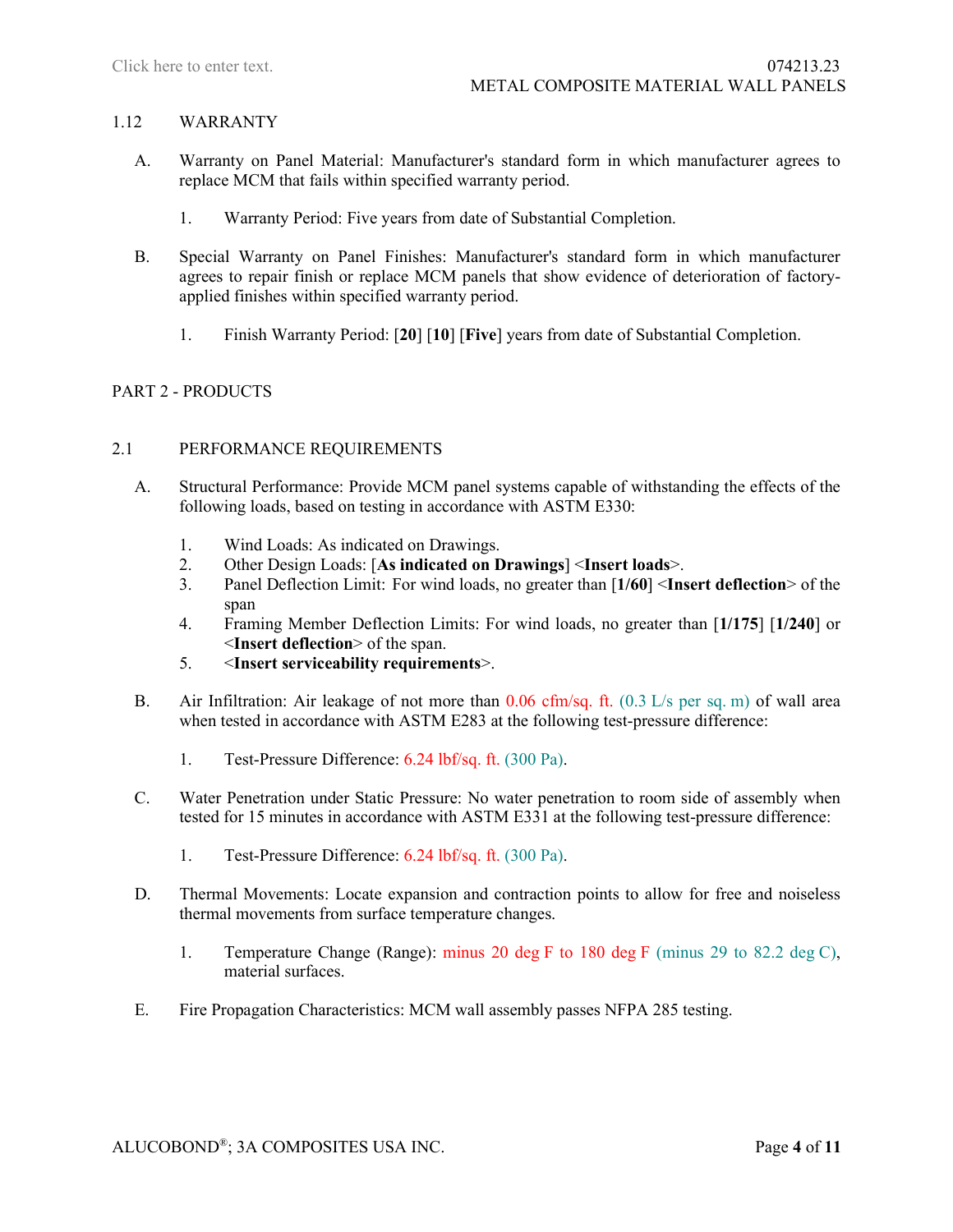## 2.2 MCM WALL PANELS <**Insert drawing designation**>

- A. MCM Wall Panel Systems: Provide factory-formed and -assembled, MCM wall panels fabricated from two metal facings that are bonded to a solid, extruded thermoplastic core; formed into profile for installation method indicated. Include attachment assembly components[**, panel stiffeners**], and accessories required for weathertight system.
	- 1. Basis-of-Design Product: Subject to compliance with requirements, provide ALUCOBOND®; 3A Composites USA Inc.; ALUCOBOND® PLUS or comparable product by:<br> $a \leq \ln$ a. <**Insert manufacturer's name**>.
- B. Aluminum-Faced Composite Wall Panels: Formed with 0.020-inch- (0.50-mm-) thick, [**coil**
	- **coated**] [**anodized**] aluminum sheet facings.
	- 1. Panel Thickness: [**0.157 inch (4 mm)**].
	- 2. Core: [**Fire retardant**].
	- 3. Exterior Finish: [**PVDF fluoropolymer**] [**FEVE fluoropolymer**] [**Siliconized polyester**] [**Clear anodized**] [**Color anodized**].
		- a. Color: [**As indicated by manufacturer's designations**] [**As selected by Architect from manufacturer's full range**] [**As indicated on drawing schedule**].
			- 1) Color 1: <**Insert color**>.
			- 2) Color 2: <**Insert color**>.
			- 3) Color 3: <**Insert color**>.
			- 4) Color 4: <**Insert color**>.
	- 4. Peel Strength: 22.5 in-lb/in. (100 N x mm/mm) when tested for bond integrity in accordance with ASTM D1781.
	- 5. Fire Performance: Flame spread less than 25 and smoke developed less than 450, in accordance with ASTM E84.
- C. Attachment Assembly Components: Formed from [**extruded aluminum**] [**material compatible with panel facing**].

### 2.3 MISCELLANEOUS MATERIALS

- A. Miscellaneous Metal Subframing and Furring: ASTM C645, cold-formed, metallic-coated steel sheet ASTM A653/A653M, G90 (Z275 hot-dip galvanized) coating designation or ASTM A792/A792M, Class AZ50 (Class AZM150) aluminum-zinc-alloy coating designation unless otherwise indicated. Provide Fabricator's standard sections as required for support and alignment of MCM panel system.
- B. Panel Accessories: Provide components required for a complete, weathertight panel system including trim, copings, fasciae, mullions, sills, corner units, clips, flashings, sealants, gaskets, fillers, closure strips, and similar items. Match material and finish of MCM panels unless otherwise indicated.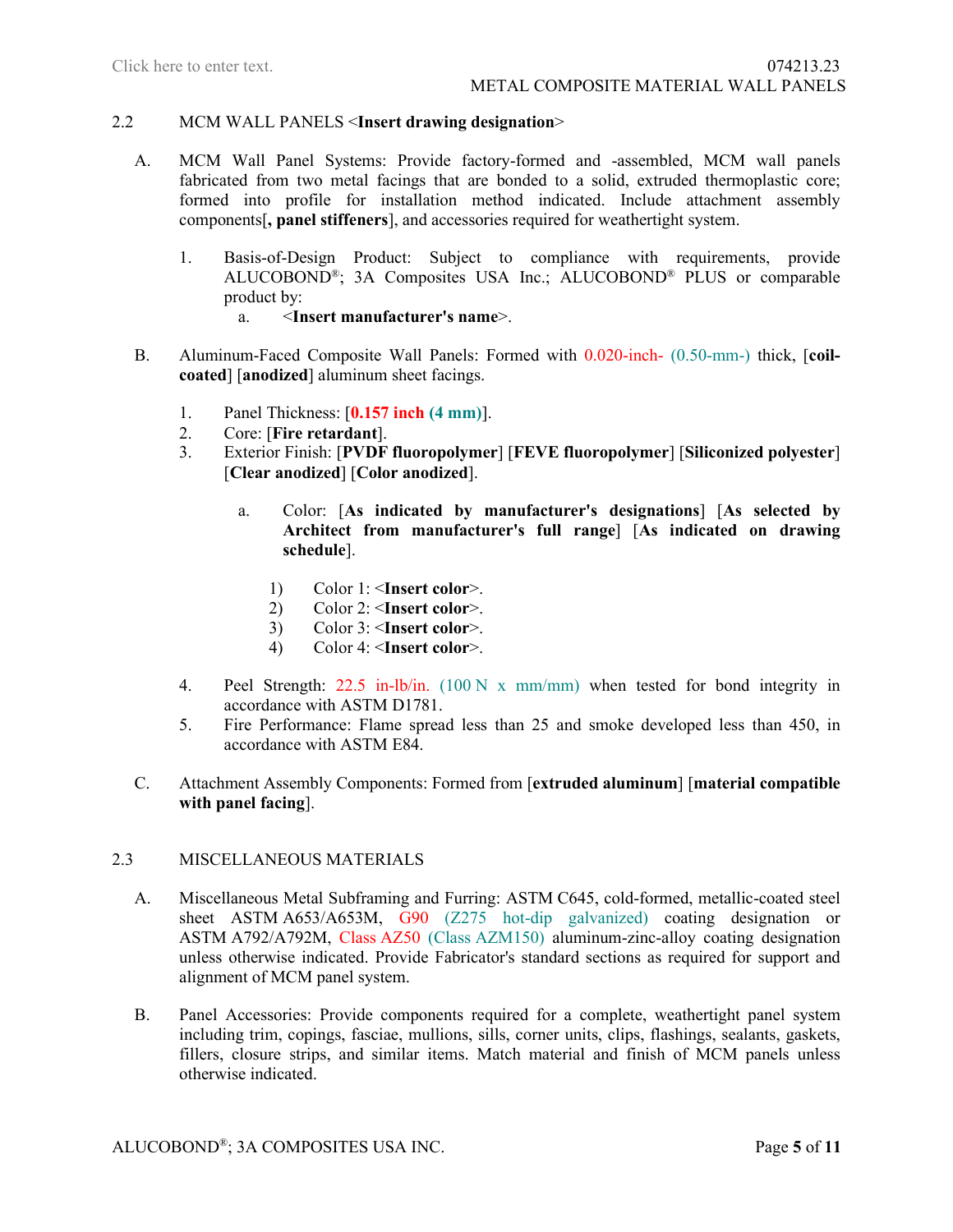- C. Flashing and Trim: Provide flashing and trim formed from same material as MCM panels as required to seal against weather and to provide finished appearance. Locations include, but are not limited to, bases, drips, sills, jambs, corners, endwalls, framed openings, rakes, fasciae, parapet caps, soffits, reveals, and fillers. Finish flashing and trim with same finish system as adjacent MCM panels.
	- 1. Basis-of-Design Product: Subject to compliance with requirements, provide ALUCOBOND®; 3A Composites USA Inc.; ALUCOBOND® Axcent™ Trim or comparable product by one of the following:
		- a. Arconic Architectural Products (USA).
		- b. Mitsubishi Chemical Composites.
		- c. <**Insert manufacturer's name**>.
	- 2. Aluminum Trim: Formed with 0.040-inch (1.00-mm-) thick, coil-coated aluminum sheet facings.
	- 3. Color: [**As indicated by manufacturer's designations**] [**As selected by Architect from manufacturer's full range**] [**As indicated on drawing schedule**].
		- a. Color 1: <**Insert color**>.
		- b. Color 2: <**Insert color**>.
		- c. Color 3: <**Insert color**>.
		- d. Color 4: <**Insert color**>.
- D. Panel Fasteners: Self-tapping screws designed to withstand design loads. Provide exposed fasteners with heads matching color of MCM panels by means of plastic caps or factory-applied coating. Provide EPDM or PVC sealing washers for exposed fasteners.
- E. Panel Sealants: ASTM C920; elastomeric polyurethane or silicone sealant; of type, grade, class, and use classifications required to seal joints in MCM panels and remain weathertight; and as recommended in writing by MCM panel manufacturer.

# 2.4 FABRICATION

- A. General: Fabricate and finish MCM panels and accessories at the factory, by manufacturer's standard procedures and processes, as necessary to fulfill indicated performance requirements demonstrated by laboratory testing. Comply with indicated profiles and with dimensional and structural requirements.
- B. Fabricate MCM panel joints with factory-installed captive gaskets or separator strips that provide a weathertight seal and prevent metal-to-metal contact, and that minimize noise from movements.
- C. Sheet Metal Flashing and Trim: Fabricate flashing and trim to comply with manufacturer's recommendations or recommendations in SMACNA's "Architectural Sheet Metal Manual" that apply to design, dimensions, metal, and other characteristics of item indicated.
	- 1. Form exposed sheet metal accessories that are without excessive oil canning, buckling, and tool marks and that are true to line and levels indicated, with exposed edges folded back to form hems.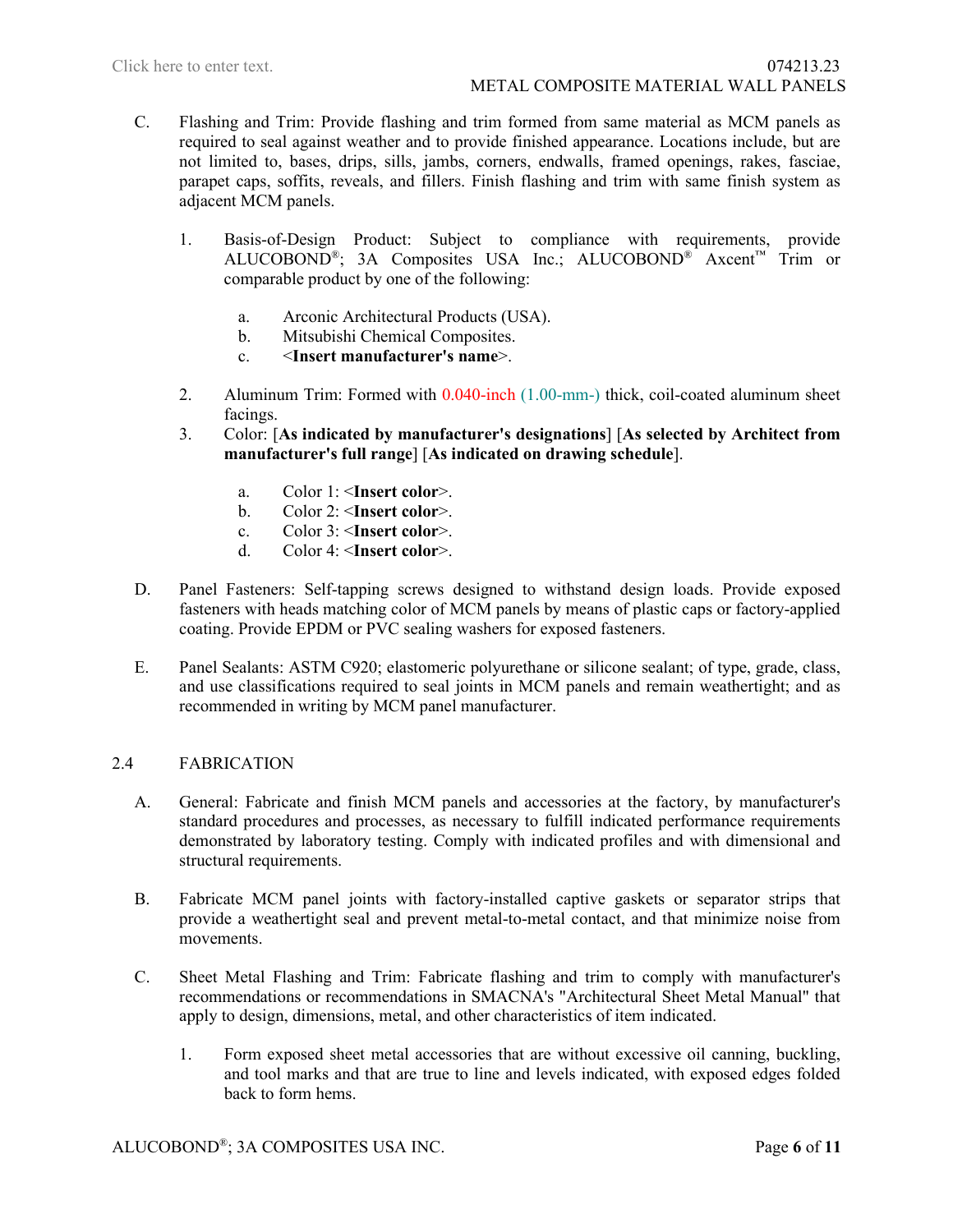- 2. Seams for Aluminum: Fabricate nonmoving seams with flat-lock seams. Form seams and seal with epoxy seam sealer. Rivet joints for additional strength.
- 3. Seams for Other Than Aluminum: Fabricate nonmoving seams in accessories with flatlock seams. Tin edges to be seamed, form seams, and solder.
- 4. Sealed Joints: Form non-expansion, but movable, joints in metal to accommodate sealant and to comply with SMACNA standards.
- 5. Conceal fasteners and expansion provisions where possible. Exposed fasteners are not allowed on faces of accessories exposed to view.
- 6. Fabricate cleats and attachment devices from same material as accessory being anchored or from compatible, noncorrosive metal recommended in writing by metal panel manufacturer.
	- a. Size: As recommended by SMACNA's "Architectural Sheet Metal Manual" or metal wall panel manufacturer for application but not less than thickness of metal being secured.

# 2.5 FINISHES

- A. Protect mechanical and painted finishes on exposed surfaces from damage by applying a strippable, temporary protective covering before shipping.
- B. Appearance of Finished Work: Variations in appearance of abutting or adjacent pieces are acceptable if they are within one-half of the range of approved Samples. Noticeable variations in same piece are not acceptable. Variations in appearance of other components are acceptable if they are within the range of approved Samples and are assembled or installed to minimize contrast.
- C. Aluminum Panels and Accessories:
	- 1. PVDF Fluoropolymer: AAMA 2605. Fluoropolymer finish containing not less than 70 percent PVDF resin by weight in color coat. Prepare, pretreat, and apply coating to exposed metal surfaces to comply with coating and resin manufacturers' written instructions.
	- 2. FEVE Fluoropolymer: AAMA 2605. One-coat [**clear**] [**tinted**] fluoropolymer finish containing 100 percent fluorinated ethylene vinyl ether resin in color coat. Prepare, pretreat, and apply coating to exposed metal surfaces to comply with coating and resin manufacturers' written instructions.
	- 3. Siliconized Polyester: Epoxy primer and silicone-modified, polyester-enamel topcoat; with a dry film thickness of not less than  $0.2$  mil  $(0.005$  mm) for primer and  $0.8$  mil  $(0.02$ mm) for topcoat.
	- 4. Exposed Anodized Finish:
		- a. Clear Anodic Finish: AAMA 611, AA-M12C22A41, Class I, 0.018 mm or thicker.
		- b. Color Anodic Finish: AAMA 611, AA-M12C22A42/A44, Class I, 0.018 mm or thicker.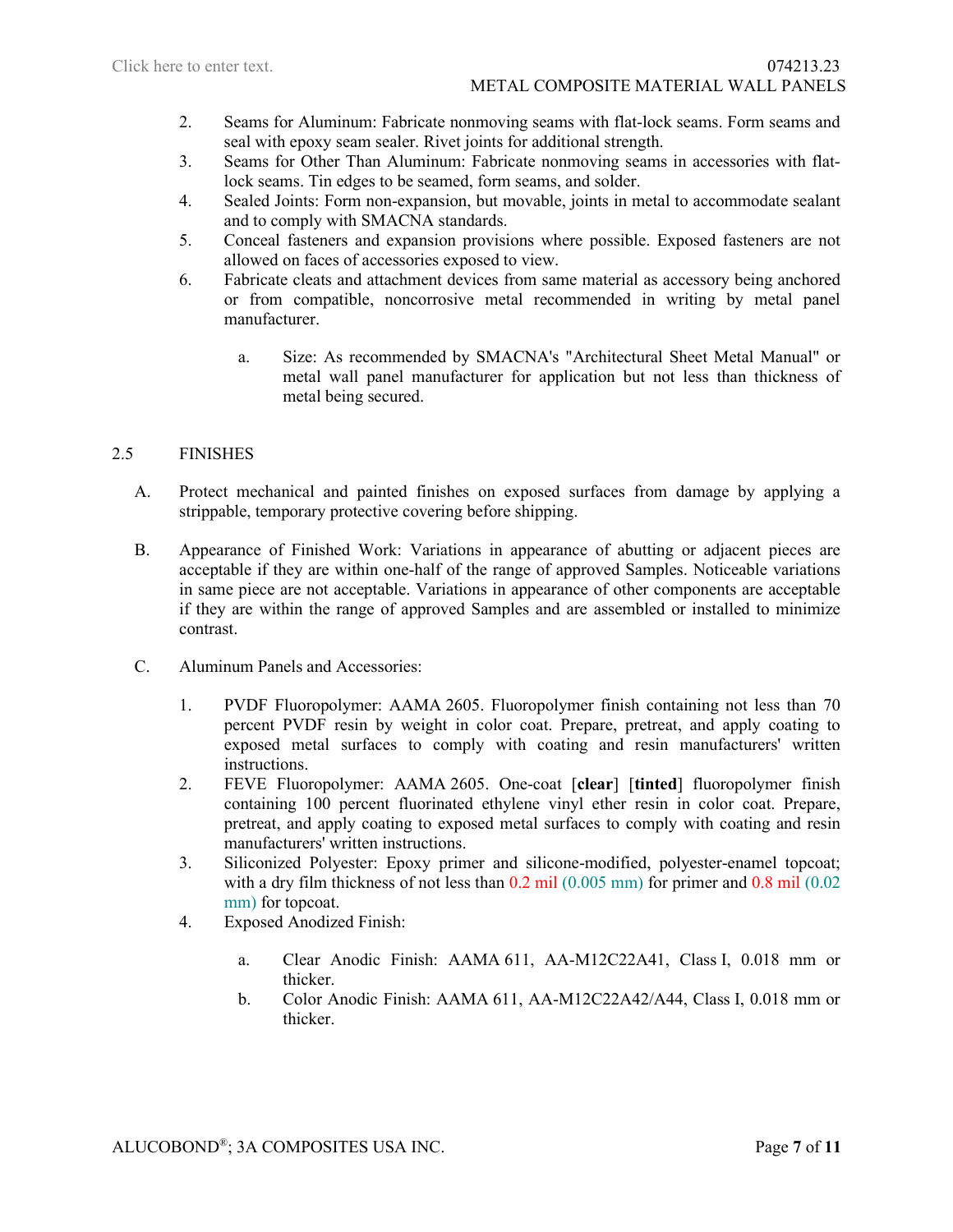### PART 3 - EXECUTION

#### 3.1 EXAMINATION

- A. Examine substrates, areas, and conditions, with Installer present, for compliance with requirements for installation tolerances, MCM panel supports, and other conditions affecting performance of the Work.
	- 1. Examine wall framing to verify that girts, angles, channels, studs, and other structural panel support members and anchorage have been installed within alignment tolerances required by MCM wall panel manufacturer.
	- 2. Examine wall sheathing to verify that sheathing joints are supported by framing or blocking and that installation is within flatness tolerances required by MCM wall panel manufacturer.
		- a. Verify that air- or water-resistive barriers have been installed over sheathing or backing substrate to prevent air infiltration or water penetration.
- B. Examine roughing-in for components and assemblies penetrating MCM panels to verify actual locations of penetrations relative to seam locations of MCM panels before installation.
- C. Proceed with installation only after unsatisfactory conditions have been corrected.

#### 3.2 PREPARATION

A. Miscellaneous Supports: Install subframing, furring, and other miscellaneous panel support members and anchorages in accordance with ASTM C754 and MCM panel manufacturer's written recommendations.

### 3.3 MCM PANEL INSTALLATION

- A. General: Install MCM panels in accordance with Fabricator's written instructions in orientation, sizes, and locations indicated on Drawings. Install panels perpendicular to supports unless otherwise indicated. Anchor MCM panels and other components of the Work securely in place, with provisions for thermal and structural movement.
	- 1. Shim or otherwise plumb substrates receiving MCM panels.
	- 2. Flash and seal MCM panels at perimeter of all openings. Fasten with self-tapping screws. Do not begin installation until air- or water-resistive barriers and flashings that will be concealed by MCM panels are installed.
	- 3. Install screw fasteners in predrilled holes.
	- 4. Locate and space fastenings in uniform vertical and horizontal alignment.
	- 5. Install flashing and trim as MCM panel work proceeds.
	- 6. Locate panel splices over, but not attached to, structural supports. Stagger panel splices and end laps to avoid a four-panel lap splice condition.
	- 7. Align bottoms of MCM panels and fasten with blind rivets, bolts, or self-tapping screws. Fasten flashings and trim around openings and similar elements with self-tapping screws.
	- 8. Provide weathertight escutcheons for pipe- and conduit-penetrating panels.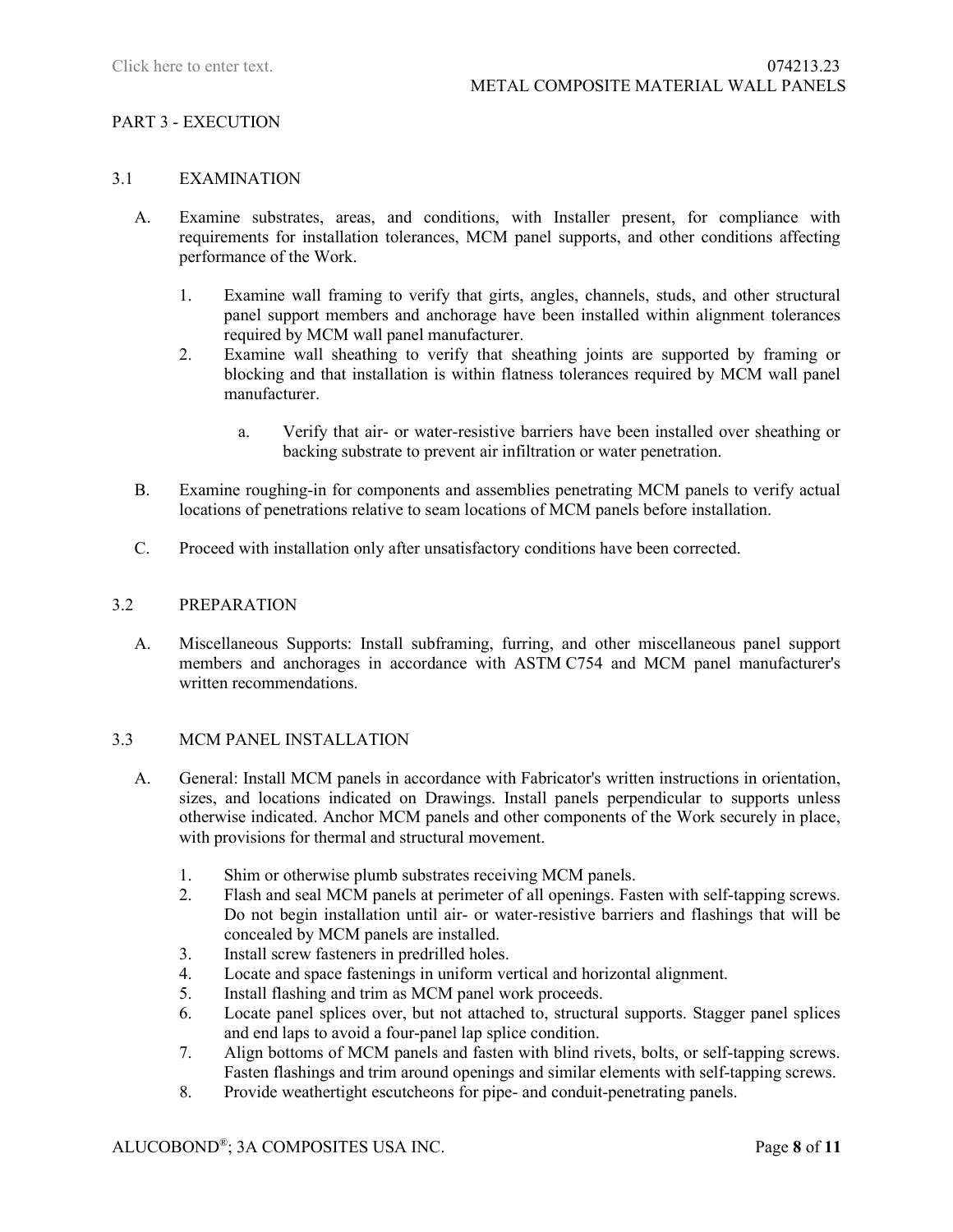#### B. Fasteners:

- 1. Aluminum Panels: Use aluminum or stainless steel fasteners for surfaces exposed to the exterior; use aluminum or galvanized-steel fasteners for surfaces exposed to the interior.
- C. Metal Protection: Where dissimilar metals contact each other or corrosive substrates, protect against galvanic action as recommended in writing by MCM panel manufacturer.
- D. Attachment Assembly, General: Install attachment assembly required to support MCM wall panels and to provide a complete weathertight wall system, including subgirts, perimeter extrusions, tracks, drainage channels, panel clips, and anchor channels.
	- 1. Include attachment to supports, panel-to-panel joinery, panel-to-dissimilar-material joinery, and panel-system joint seals.
- E. Panel Installation: Attach MCM wall panels to supports at locations, spacings, and with fasteners recommended by Fabricator to achieve performance requirements specified.
	- 1. Wet Seal Systems: Seal horizontal and vertical joints between adjacent MCM wall panels with sealant backing and sealant. Install sealant backing and sealant in accordance with requirements specified in Section 079200 "Joint Sealants."
		- a. Clip Installation: Attach panel clips to supports at locations, spacings, and with fasteners recommended in writing by Fabricator. Attach routed-and-returned flanges of wall panels to panel clips with Fabricator's standard fasteners.
		- b. Panel Installation:
			- 1) Seal horizontal and vertical joints between adjacent panels with sealant backing and sealant. Install sealant backing and sealant in accordance with requirements specified in Section 079200 "Joint Sealants."
			- 2) Seal horizontal and vertical joints between adjacent MCM wall panels with Fabricator's standard gaskets.
			- 3) Joint Sealing: Seal all joints in accordance with AAMA 501.
	- 2. PER Installation: Install using Fabricator's standard assembly with vertical channel that provides support and secondary drainage assembly, draining at base of wall. Notch vertical channel to receive support pins. Install vertical channels supported by channel brackets or adjuster angles and at locations, spacings, and with fasteners recommended by manufacturer. Attach MCM wall panels by inserting horizontal support pins into notches in vertical channels and into flanges of panels. Leave horizontal and vertical joints with open reveal.
		- a. Track-Support Installation: Install support assembly at locations, spacings, and with fasteners recommended by Fabricator. Use Fabricator's standard horizontal tracks and vertical [**tracks**] [**drain channels**] that provide support and secondary drainage assembly, draining to the exterior at horizontal joints through drain tube. Attach MCM wall panels to tracks by interlocking panel edges with Fabricator's standard "T" clips.
		- b. Panel Installation:
			- 1) Attach routed-and-returned flanges of wall panels to perimeter extrusions with Fabricator's standard fasteners.
			- 2) Install wall panels to allow individual panels to "free float" and be installed and removed without disturbing adjacent panels.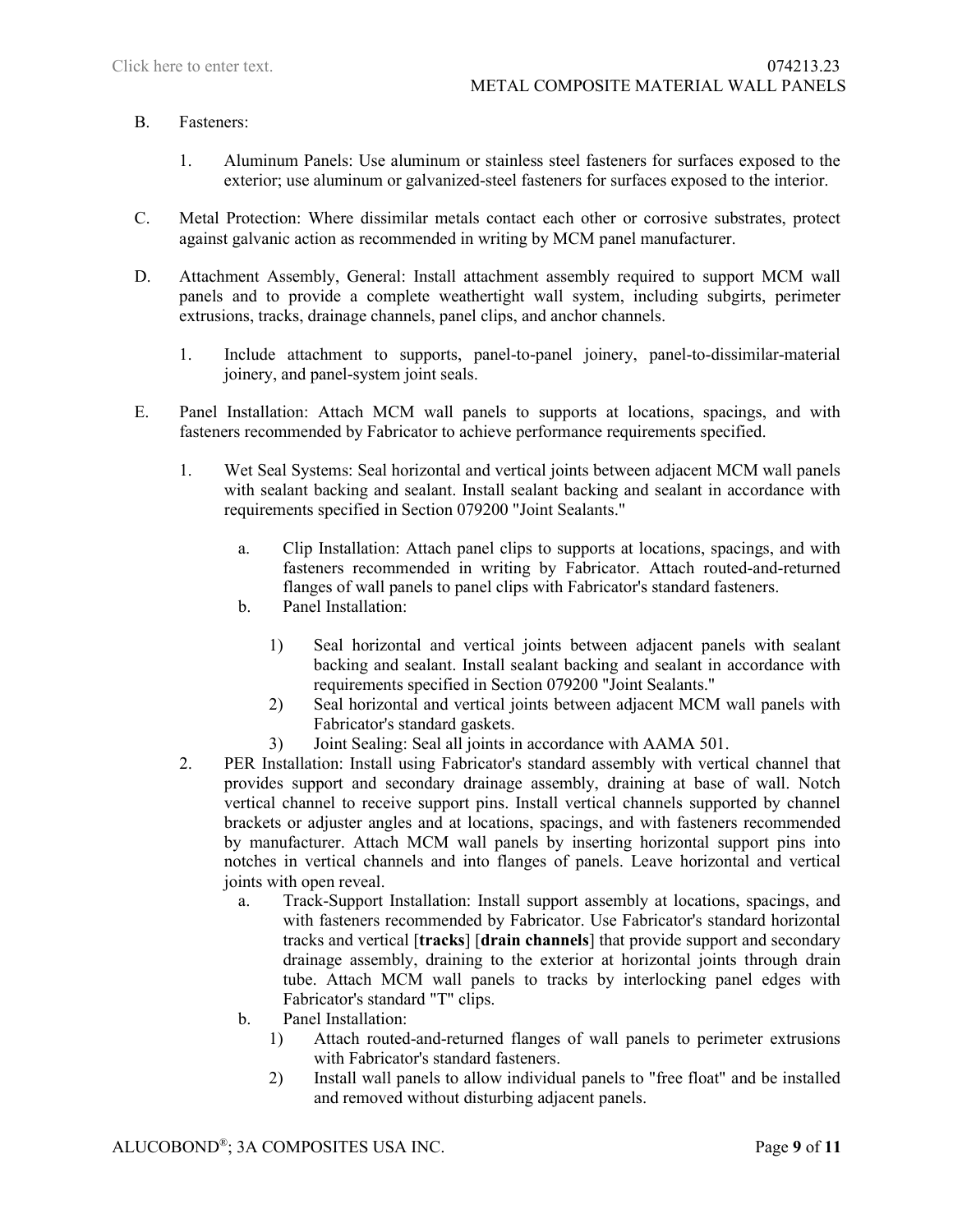- c. Joint Sealing: Seal all joints in accordance with AAMA 508. Do not apply sealants to joints unless indicated.
- 3. DBVR System: Install using Fabricator's standard assembly with vertical channel that provides support and secondary drainage assembly, draining at base of wall. Notch vertical channel to receive support pins. Install vertical channels supported by channel brackets or adjuster angles and at locations, spacings, and with fasteners recommended by Fabricator. Attach MCM wall panels by inserting horizontal support pins into notches in vertical channels and into flanges of panels. Leave horizontal and vertical joints with open reveal.
	- a. Track-Support Installation: Install support assembly at locations, spacings, and with fasteners recommended by manufacturer. Use Fabricator's standard horizontal tracks and vertical [**tracks**] [**drain channels**] that provide support and secondary drainage assembly, draining to the exterior at horizontal joints through drain tube. Attach MCM wall panels to tracks by interlocking panel edges with Fabricator's standard "T" clips.
	- b. Panel Installation:
		- 1) Attach routed-and-returned flanges of wall panels to perimeter extrusions with manufacturer's standard fasteners.
		- 2) Install wall panels to allow individual panels to "free float" and be installed and removed without disturbing adjacent panels.
	- c. Joint Sealing: Seal all joints in accordance with AAMA 509. Do not apply sealants to joints unless otherwise indicated.
- F. Accessory Installation: Install accessories with positive anchorage to building and weathertight mounting, and provide for thermal expansion. Coordinate installation with flashings and other components.
	- 1. Install components required for a complete MCM panel assembly including trim, copings, corners, seam covers, flashings, sealants, gaskets, fillers, closure strips, and similar items. Provide types indicated by MCM panel Fabricator; or, if not indicated, provide types recommended in writing by MCM system Fabricator.
- G. Flashing and Trim: Comply with performance requirements, manufacturer's written installation instructions, or SMACNA's "Architectural Sheet Metal Manual." Provide concealed fasteners where possible, and set units true to line and level as indicated. Install work with laps, joints, and seams that are permanently watertight.
	- 1. Install exposed flashing and trim that is without buckling and tool marks and that is true to line and levels indicated, with exposed edges folded back to form hems. Install sheet metal flashing and trim to fit substrates and to result in waterproof performance.
	- 2. Expansion Provisions: Provide for thermal expansion of exposed flashing and trim. Space movement joints at a maximum of 10 feet (3 m) with no joints allowed within 24 inches (605 mm) of corner or intersection. Where lapped expansion provisions cannot be used or would not be sufficiently waterproof, form expansion joints of intermeshing hooked flanges, not less than  $1$  inch  $(25 \text{ mm})$  deep, filled with mastic sealant (concealed within joints).

# 3.4 ERECTION TOLERANCES

A. Site Verifications of Conditions: